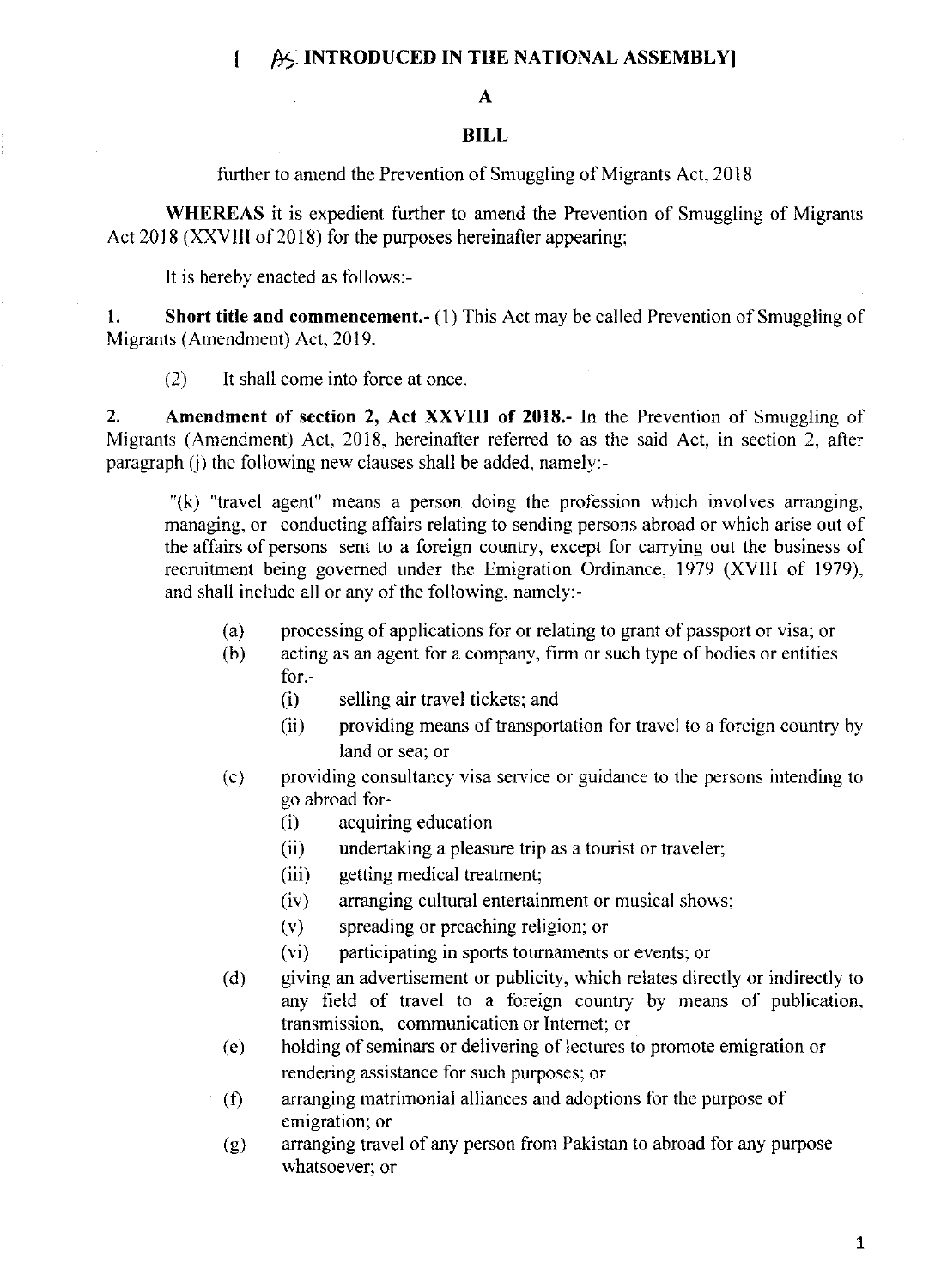- $(h)$  acting as freelancing type agent for any of the purposes mentioned in clauses (a) to  $(g)$ .
- (l) "Competent Authority" means an officer appointed by the Federal Government hy notification, to be the competent authority for the purpose of this Act."

3. Insertion of new sections, Act XXVIII of 2018.- In the said Act after section 2 following new sections shall be inserted, namely:-

"(2A) Regulation of profession of a travel agent: (1) No person shall undertake the profession of a travel agent unless he obtains a license under and in accordance with the provisions of sub-section  $(2)$  of section 2A of this section Act.

 $(2)$  A person, desiring to undertake the profession of a travel agent or who is already in this profession on the commencement of this Act, shall make an application to the competent authority in such manner along with such fee and containing such documents as may be prescribed.

(3) If the competent authority is satisfied that the application made under sub-section  $(2)$  is in order, it shall issue a license under such terms and conditions and in such form as may be prescribed:

Provided that if the competent authority is satisfied that the particulars given in the application are incorrect or are incomplete or that any evidence or information. required for issuing the license is not fumished. it may. after necessary inquiry and afier' giving the applicant an opportunity of being heard, reject the application for the reasons, to be recorded in writing:

Provided further, that the person, whose application has been rejected for grant of license, may make another application to the competent authority for grant of license after removing the defects pointed out by it.

 $(4)$  No license shall be issued to a person under sub-section  $(3)$ , unless the particulars ancl documents given by him, in his application. are verifred by the police.

 $(5)$  The validity of a license shall be for a period of five years. which shall be renewable for the said period in such manner, as may be prescribed.

2B. Endorsement of branches or offices.- If a person, who has obtained a license under this Act for the profession of a travel agent at one place in a district, subsequently opens other branch or office at a place situated in another district. he shall not be rcquircd to obtain a fresh license for such other 'branch or office. However, he shall immediately inform, in writing, to the competent authority and to the District Magistrate of the district concemed. where a new branch or of{ice has been opened and shall obtain an acknowledgment for giving such information.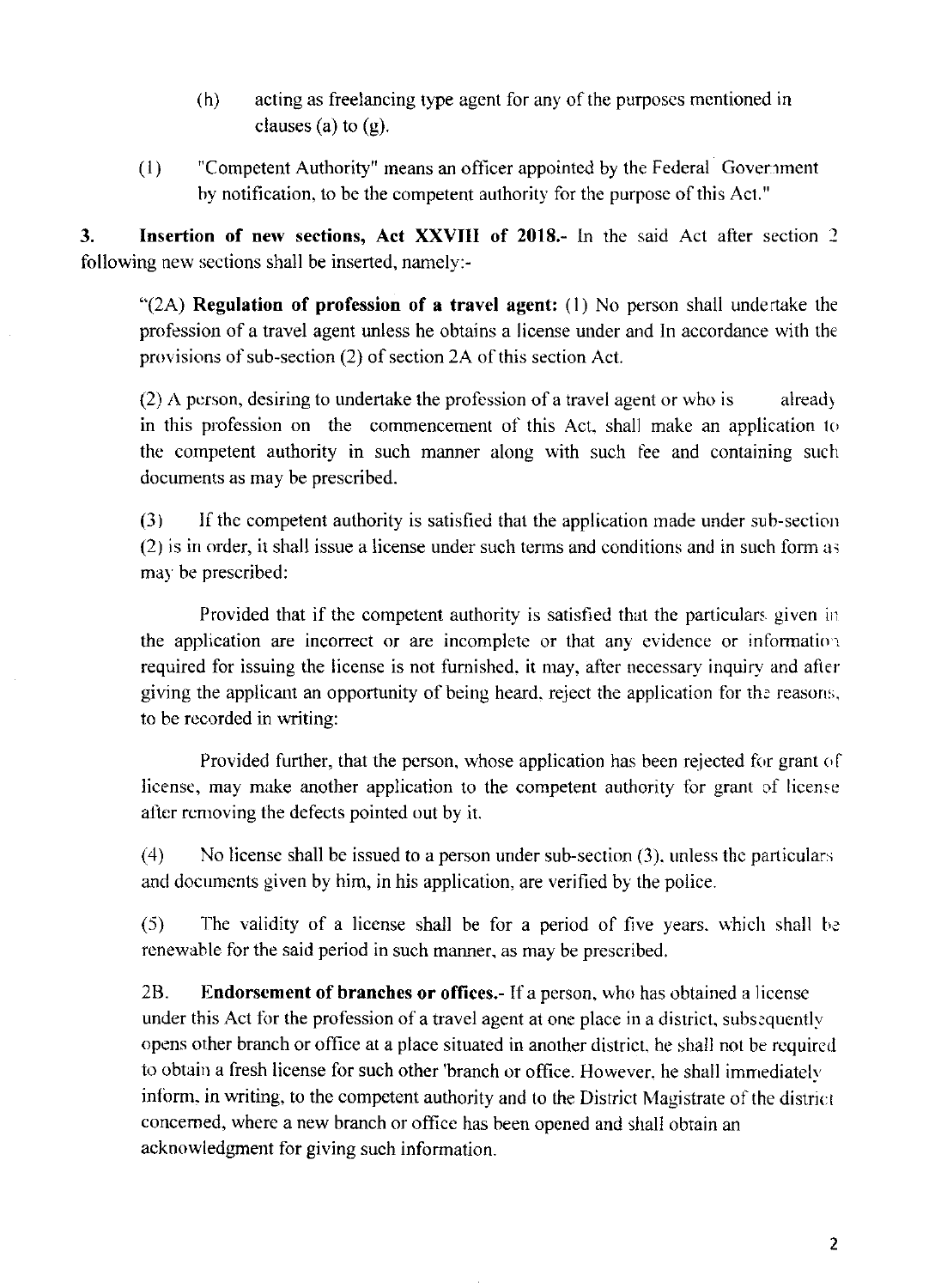2C. **Cancellation or suspension of license.** (1) the competent authority may, on an application made to it by any person or otherwise on information that licensee has.-

- become insolvent or bankrupt; or a)
- indulged or abetted, directly or indirectly into any act, which is prejudicial to the interest of Pakistan or to its security; or b)
- bcen convicted by a court for any criminal offence; or c)
- obtained or got renewed the license on misrepresentation or suppression of any material fact; or d)
- violated any of the terms and conditions of the license; or e)
- allow any other person to do the profession of travel agent from his premises or undcr his name; or  $\mathbf{f}$
- failed to do the profession of travel agent for/continuous period of three months. cancel the license: c)

Provided that before cancellation of license a show' cause notice to the Licensee to explain his position within seven days from the receipt of notice as 1o why his license should not be cancelled shall be issued.

**Explanation-** For the purpose of clause  $(f)$ , the expression 'premises' shall mean any building, tent, vessel, land, structure, shop, booth, vehicle, boat or raft, used as human dwelling or for any other activity by a human being.

(2) If the license is cancelled for the reason mentioned in clause (c) of sub-section  $(1)$ and the conviction is set aside by the appellate court, the competent authority may restore the license to thc licensec suo-moto or on an application made in this regard.

(3) Where the competent authority, for the reasons to be recorded, in writing, is satisfied that the question of cancellation of any license on any of the grounds mentioned in sub section  $(I)$ , is pending with it for consideration, it may, by an order, in writing, suspend the operation of the license for such period not excccding ninety days, as may be specified in the order. The licensee shall be required to show cause within a period of fifteen days from the date of receipt of such order as to why the period of suspension of license may not be extended till the question of cancellation of license is decided by the competent authority.

(4) Before passing an order of cancellation or suspension of a license, the competent authority shall consider the matter keeping in view the interests of the emigrants and may pass such order, as it may deem appropriate.

(5) lixcept as otherwise provided under this Act, where a license issued to any pcrson has been cancelled, such person shall be debarred from undertaking the profession of a travel agent.

2D. Travel agent to inform the competent authority.- if any travel agent wants to give advertisement or publicity with regard to his profession or to hold seminar in respect thereof, he shall have to inform the competent authority, in writing, by giving complete details or contents thereof.

**2E.** Surrendering of license.-  $(1)$  A travel agent may surrender his license at any time after its issuance by giving two months' notice to the competent authority and on the expiry notice period, the license shall be deemed to have been cancelled.

3